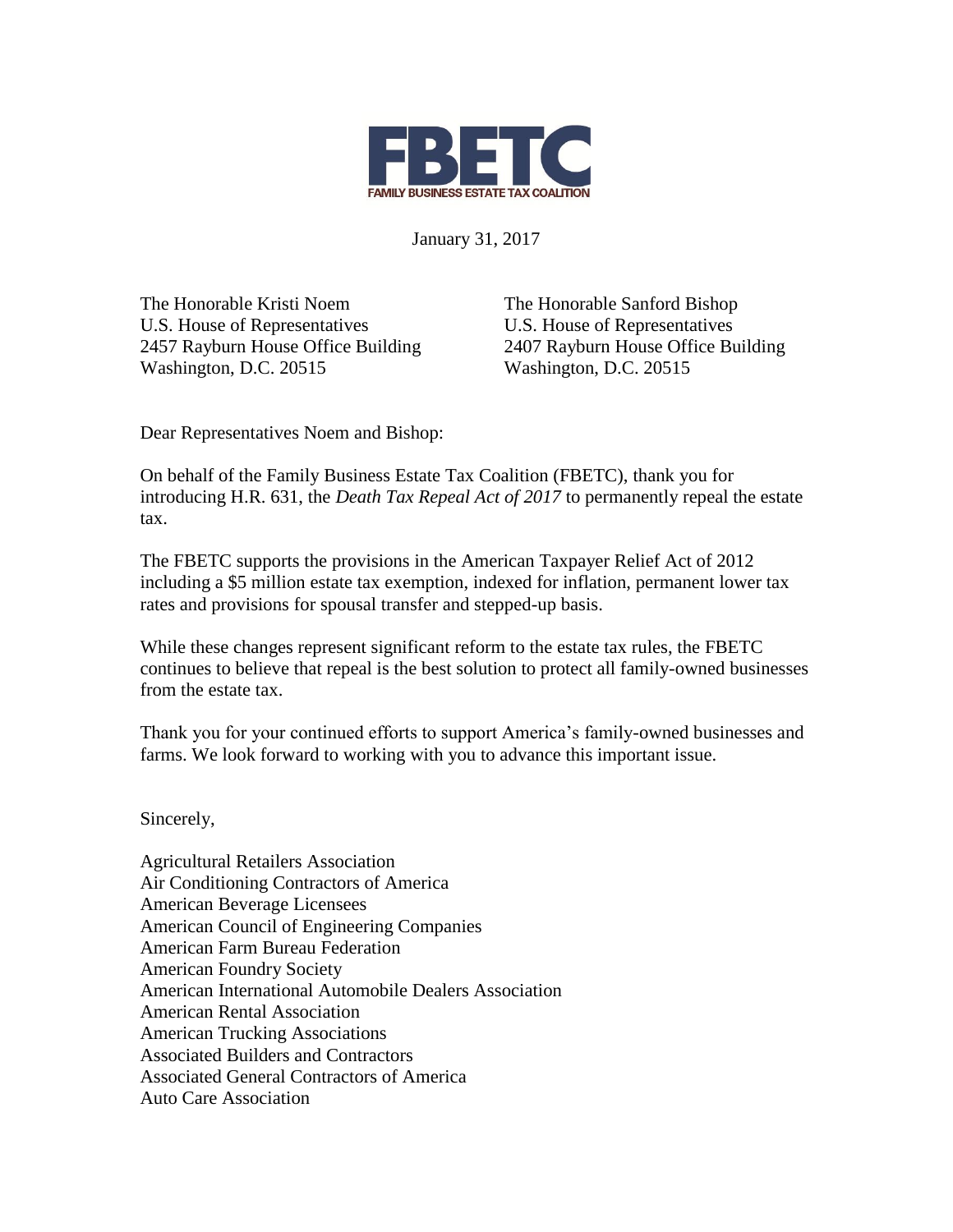California Association of Winegrape Growers Comporium, Inc. Convenience Distribution Association Food Marketing Institute Forest Resources Association Hardwood Federation Heating, Air-conditioning & Refrigeration Distributors International Independent Community Bankers of America Independent Office Products & Furniture Dealers Association International Foodservice Distributors Association International Sign Association Mason Contractors Association of America National Association of Home Builders National Association of Manufacturers National Association of Shell Marketers, Inc National Association of Wholesaler-Distributors National Automobile Dealers Association National Beer Wholesalers Association National Cattlemen's Beef Association National Cotton Council National Council of Farmer Cooperatives National Federation of Independent Business National Lumber and Building Material Dealers Association National Milk Producers Federation National Office Products Alliance National Pork Producers Council National Propane Gas Association National Ready Mixed Concrete Association National Roofing Contractors Association National Small Business Association National Tooling and Machining Association North American Die Casting Association Office Furniture Dealers Alliance Plastics Industry Association Plumbing-Heating-Cooling Contractors—National Association Policy and Taxation Group Precious Metals Association of North America Precision Machined Products Association Precision Metalforming Association Printing Industries of America Professional Rodeo Cowboys Association S Corporation Association Service Station Dealers of America and Allied Trades (SSDA-AT) Southeastern Lumber Manufactures Association Soybean Association Tire Industry Association (TIA)